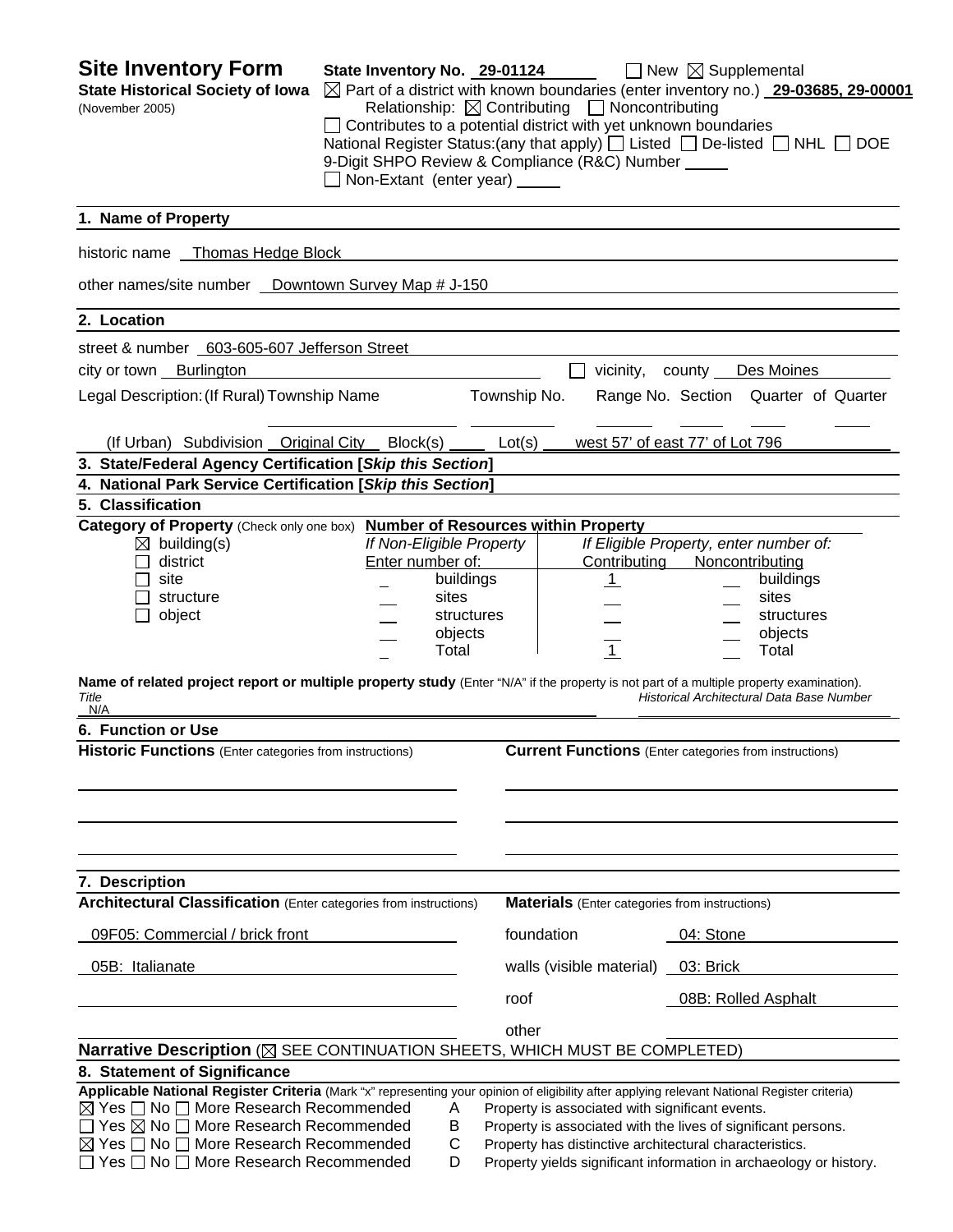| Address 603-605-607 Jefferson Street<br>County<br>Des Moines<br>City<br><b>Burlington</b>                                                                                                                                                                                                                                                                                                                                                                                                                                                                                                                                                                                                                                                                                                                                                                                                                                                                                                                                                                                                                                                                                                                                                                                                                                                                                                                                                                                                                                                                                                                                                                                                      | Site Number 29-01124<br>District Number 29-03685                       |
|------------------------------------------------------------------------------------------------------------------------------------------------------------------------------------------------------------------------------------------------------------------------------------------------------------------------------------------------------------------------------------------------------------------------------------------------------------------------------------------------------------------------------------------------------------------------------------------------------------------------------------------------------------------------------------------------------------------------------------------------------------------------------------------------------------------------------------------------------------------------------------------------------------------------------------------------------------------------------------------------------------------------------------------------------------------------------------------------------------------------------------------------------------------------------------------------------------------------------------------------------------------------------------------------------------------------------------------------------------------------------------------------------------------------------------------------------------------------------------------------------------------------------------------------------------------------------------------------------------------------------------------------------------------------------------------------|------------------------------------------------------------------------|
|                                                                                                                                                                                                                                                                                                                                                                                                                                                                                                                                                                                                                                                                                                                                                                                                                                                                                                                                                                                                                                                                                                                                                                                                                                                                                                                                                                                                                                                                                                                                                                                                                                                                                                |                                                                        |
| <b>Criteria Considerations</b><br>$\Box$ A Owned by a religious institution or used<br>$\Box$ E A reconstructed building, object, or structure.<br>for religious purposes.<br>$\Box$ F A commemorative property.<br>B Removed from its original location.<br>C A birthplace or grave.<br>50 years.<br>$\Box$ D A cemetery                                                                                                                                                                                                                                                                                                                                                                                                                                                                                                                                                                                                                                                                                                                                                                                                                                                                                                                                                                                                                                                                                                                                                                                                                                                                                                                                                                      | □ G Less than 50 years of age or achieved significance within the past |
| Areas of Significance (Enter categories from instructions)<br><b>Significant Dates</b>                                                                                                                                                                                                                                                                                                                                                                                                                                                                                                                                                                                                                                                                                                                                                                                                                                                                                                                                                                                                                                                                                                                                                                                                                                                                                                                                                                                                                                                                                                                                                                                                         |                                                                        |
| Construction date<br>05: Commerce<br>1875                                                                                                                                                                                                                                                                                                                                                                                                                                                                                                                                                                                                                                                                                                                                                                                                                                                                                                                                                                                                                                                                                                                                                                                                                                                                                                                                                                                                                                                                                                                                                                                                                                                      | $\boxtimes$ check if circa or estimated date                           |
| Other dates, including renovation<br>02: Architecture                                                                                                                                                                                                                                                                                                                                                                                                                                                                                                                                                                                                                                                                                                                                                                                                                                                                                                                                                                                                                                                                                                                                                                                                                                                                                                                                                                                                                                                                                                                                                                                                                                          |                                                                        |
| <b>Architect/Builder</b><br><b>Significant Person</b><br>(Complete if National Register Criterion B is marked above)<br>Architect<br><b>Builder</b>                                                                                                                                                                                                                                                                                                                                                                                                                                                                                                                                                                                                                                                                                                                                                                                                                                                                                                                                                                                                                                                                                                                                                                                                                                                                                                                                                                                                                                                                                                                                            |                                                                        |
| Narrative Statement of Significance ( $\boxtimes$ SEE CONTINUATION SHEETS, WHICH MUST BE COMPLETED)                                                                                                                                                                                                                                                                                                                                                                                                                                                                                                                                                                                                                                                                                                                                                                                                                                                                                                                                                                                                                                                                                                                                                                                                                                                                                                                                                                                                                                                                                                                                                                                            |                                                                        |
| 9. Major Bibliographical References                                                                                                                                                                                                                                                                                                                                                                                                                                                                                                                                                                                                                                                                                                                                                                                                                                                                                                                                                                                                                                                                                                                                                                                                                                                                                                                                                                                                                                                                                                                                                                                                                                                            |                                                                        |
| Bibliography $\boxtimes$ See continuation sheet for citations of the books, articles, and other sources used in preparing this form                                                                                                                                                                                                                                                                                                                                                                                                                                                                                                                                                                                                                                                                                                                                                                                                                                                                                                                                                                                                                                                                                                                                                                                                                                                                                                                                                                                                                                                                                                                                                            |                                                                        |
| 10. Geographic Data                                                                                                                                                                                                                                                                                                                                                                                                                                                                                                                                                                                                                                                                                                                                                                                                                                                                                                                                                                                                                                                                                                                                                                                                                                                                                                                                                                                                                                                                                                                                                                                                                                                                            |                                                                        |
| <b>UTM References (OPTIONAL)</b><br>Zone<br>Easting<br>Northing<br>Zone<br>Easting<br>2<br>1<br>3<br>4                                                                                                                                                                                                                                                                                                                                                                                                                                                                                                                                                                                                                                                                                                                                                                                                                                                                                                                                                                                                                                                                                                                                                                                                                                                                                                                                                                                                                                                                                                                                                                                         | Northing                                                               |
| See continuation sheet for additional UTM references or comments                                                                                                                                                                                                                                                                                                                                                                                                                                                                                                                                                                                                                                                                                                                                                                                                                                                                                                                                                                                                                                                                                                                                                                                                                                                                                                                                                                                                                                                                                                                                                                                                                               |                                                                        |
| 11. Form Prepared By                                                                                                                                                                                                                                                                                                                                                                                                                                                                                                                                                                                                                                                                                                                                                                                                                                                                                                                                                                                                                                                                                                                                                                                                                                                                                                                                                                                                                                                                                                                                                                                                                                                                           |                                                                        |
|                                                                                                                                                                                                                                                                                                                                                                                                                                                                                                                                                                                                                                                                                                                                                                                                                                                                                                                                                                                                                                                                                                                                                                                                                                                                                                                                                                                                                                                                                                                                                                                                                                                                                                |                                                                        |
| name/title Rebecca L. McCarley, consultant, Davenport                                                                                                                                                                                                                                                                                                                                                                                                                                                                                                                                                                                                                                                                                                                                                                                                                                                                                                                                                                                                                                                                                                                                                                                                                                                                                                                                                                                                                                                                                                                                                                                                                                          | research by Judy Stevens and Barb Mackey                               |
| organization _ Burlington Historic Preservation Commission                                                                                                                                                                                                                                                                                                                                                                                                                                                                                                                                                                                                                                                                                                                                                                                                                                                                                                                                                                                                                                                                                                                                                                                                                                                                                                                                                                                                                                                                                                                                                                                                                                     | date <u>January 30, 2014</u>                                           |
| street & number_ City Hall, 400 Washington Street                                                                                                                                                                                                                                                                                                                                                                                                                                                                                                                                                                                                                                                                                                                                                                                                                                                                                                                                                                                                                                                                                                                                                                                                                                                                                                                                                                                                                                                                                                                                                                                                                                              | telephone 319-753-8158                                                 |
| city or town<br>Burlington                                                                                                                                                                                                                                                                                                                                                                                                                                                                                                                                                                                                                                                                                                                                                                                                                                                                                                                                                                                                                                                                                                                                                                                                                                                                                                                                                                                                                                                                                                                                                                                                                                                                     | zip code 52601<br>state__lowa___                                       |
| ADDITIONAL DOCUMENTATION (Submit the following items with the completed form)                                                                                                                                                                                                                                                                                                                                                                                                                                                                                                                                                                                                                                                                                                                                                                                                                                                                                                                                                                                                                                                                                                                                                                                                                                                                                                                                                                                                                                                                                                                                                                                                                  |                                                                        |
| <b>FOR ALL PROPERTIES</b><br><b>Map:</b> showing the property's location in a town/city or township.<br>1.<br>Site plan: showing position of buildings and structures on the site in relation to public road(s).<br>2.<br>Photographs: representative black and white photos. If the photos are taken as part of a survey for which the Society is to be<br>3.<br>curator of the negatives or color slides, a photo/catalog sheet needs to be included with the negatives/slides and the following<br>needs to be provided below on this particular inventory site:<br>Roll/slide sheet #<br>Frame/slot #<br>Roll/slide sheet #<br>Frame/slot #<br>Roll/slide sheet #<br>Frame/slot #<br>See continuation sheet or attached photo & slide catalog sheet for list of photo roll or slide entries.<br>$\boxtimes$ Photos/illustrations without negatives are also in this site inventory file.<br>FOR CERTAIN KINDS OF PROPERTIES, INCLUDE THE FOLLOWING AS WELL<br>Farmstead & District: (List of structures and buildings, known or estimated year built, and contributing or noncontributing status)<br>1.<br>2.<br><b>Barn:</b><br>a. A sketch of the frame/truss configuration in the form of drawing a typical middle bent of the barn.<br>b. A photograph of the loft showing the frame configuration along one side.<br>c. A sketch floor plan of the interior space arrangements along with the barn's exterior dimensions in feet.<br>State Historic Preservation Office (SHPO) Use Only Below This Line<br>Concur with above survey opinion on National Register eligibility: $\Box$ Yes $\Box$ No<br>This is a locally designated property or part of a locally designated district. | Date Taken<br>Date Taken<br>Date Taken<br>More Research Recommended    |
| Comments:                                                                                                                                                                                                                                                                                                                                                                                                                                                                                                                                                                                                                                                                                                                                                                                                                                                                                                                                                                                                                                                                                                                                                                                                                                                                                                                                                                                                                                                                                                                                                                                                                                                                                      |                                                                        |
| Evaluated by (name/title):                                                                                                                                                                                                                                                                                                                                                                                                                                                                                                                                                                                                                                                                                                                                                                                                                                                                                                                                                                                                                                                                                                                                                                                                                                                                                                                                                                                                                                                                                                                                                                                                                                                                     | Date:                                                                  |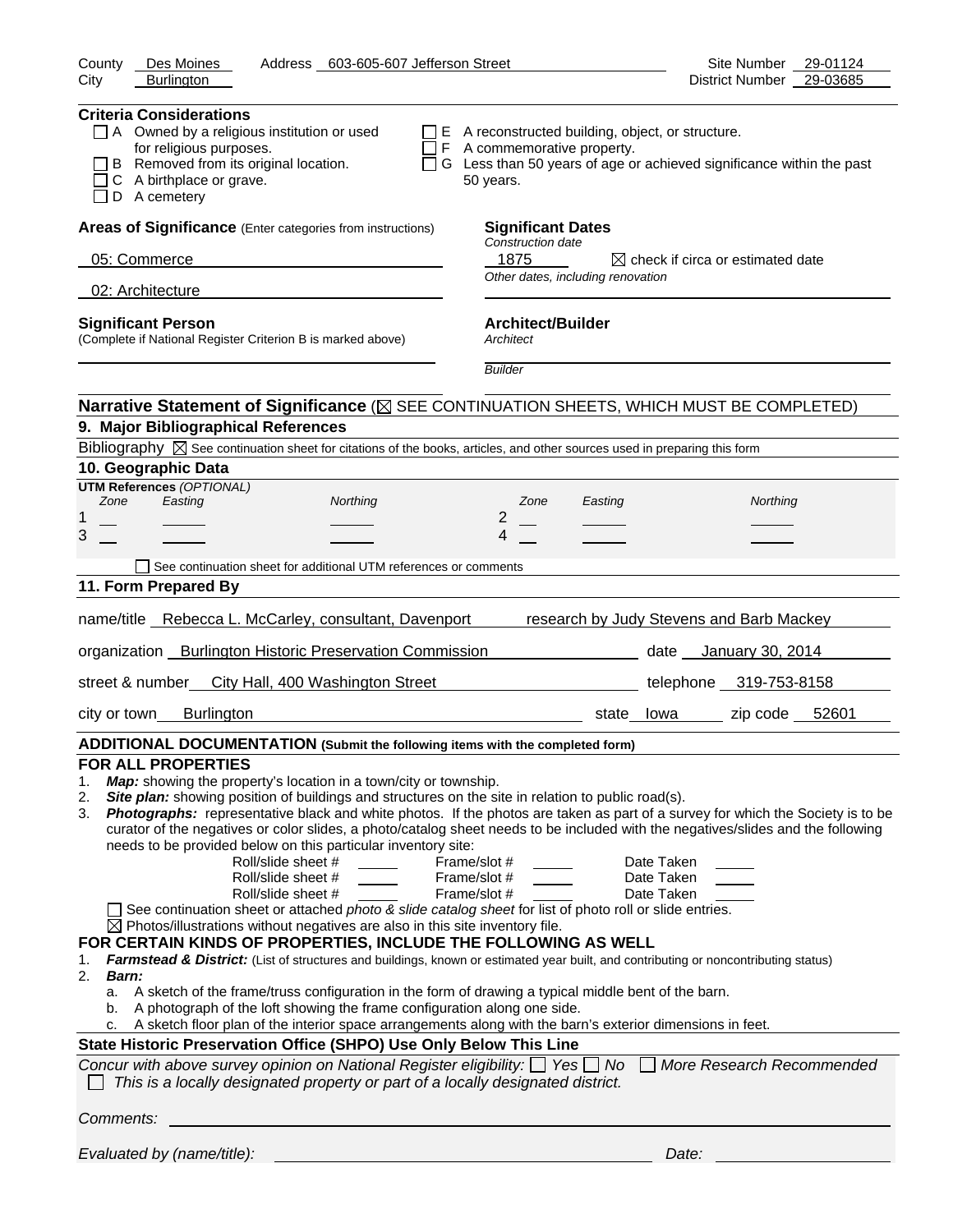Page 1

| Thomas Hedge Block                               | Des Moines                  |
|--------------------------------------------------|-----------------------------|
| Name of Property<br>603-605-607 Jefferson Street | County<br><b>Burlington</b> |
| Address                                          | City                        |

#### **7. Narrative Description**

This is a two-story, three-storefront brick Italianate building. The building originally had three windows associated with each storefront, plus an additional window above the stairs between 605 and 607 (west two storefronts. The storefronts have been remodeled, with the two east storefronts (603 and 605) originally combined in the 1930s. A central door with a transom is located between the two stores, with large display windows to either side. Panels are found in the transom windows across the storefront. The west/607 storefront has a separate entry with large windows to the west and solid paneling. The second story has ten unevenly spaced two-over-two-light double-hung windows with segmental arch brick lintels and stone keystones. They have a continuous stone sill. The frieze/cornice has brickwork similar to the earlier building to the east (601) and continuing on the building constructed at the same time to the west (609). A row of brick dentils extends across the frieze with triangular brick "brackets" along the cornice line.

#### **8. Narrative Statement of Significance**

The Hedge Block appears to contribute historically and architecturally to the potential Downtown Commercial Historic District (#29-03685). The building was constructed in 1875 by lawyer and real estate developer Thomas Hedge, who also constructed several other downtown blocks. A variety of businesses operated here through the  $19<sup>th</sup>$  and  $20<sup>th</sup>$  centuries, contributing to the historic significance of the downtown district. The Italianate architecture of the building remains readily conveyed, contributing to the first period of architectural significance for the historic district. The building is currently listed as contributing in the West Jefferson Street Historic District (1991, #29-00001).

The east 77 feet of Lot 796 was originally bought by Thomas Hedge, and this property spanned from 601 to 607 Jefferson. In May 1875, the *Hawk-Eye* reported that the Patrons of Husbandry had arranged with Thomas Hedge to build a brick building the same size as their Grange grocery at 601 Jefferson to the west at 603 Jefferson for a flour and feed store. Richard Howard then owned the property to the west to the alley, and he planned to build as well (*Hawk-Eye,* May 11, 1875, 8). An article in the *Burlington Daily Hawkeye* on October 5, 1875 (page 8) tells of finishing eight buildings on Jefferson St. including four buildings west of the 601 Jefferson building: "The first room (603 Jefferson) has been rented to the Patrons of Husbandry who will use it in connection with their present building immediately adjoining on Sixth St. Next to this (605 Jefferson) C.W. Burge is already moving in his stock of furniture. The west two rooms are not yet rented but probably will be in a few days as desirable store rooms are not left vacant many days in Burlington." Thomas Hedge was a lawyer and real estate developer, building several large commercial blocks in downtown Burlington. Hedge transferred the west 57 feet of the east 77 feet of Lot 796 (603-605-607 Jefferson) to his 4 year old daughter, Anna, on May 12, 1886. This property would stay in Anna's name until 1956. The Hedge family rented it to other businesses and did not operate a business at this location. The family then continued to own the property until 1969 when it was sold to the Rheinschmidt Bros, who then operated Burlington Linoleum and Tile at 603-607 Jefferson. While the three addresses were jointly owned as one block, they typically had individual businesses.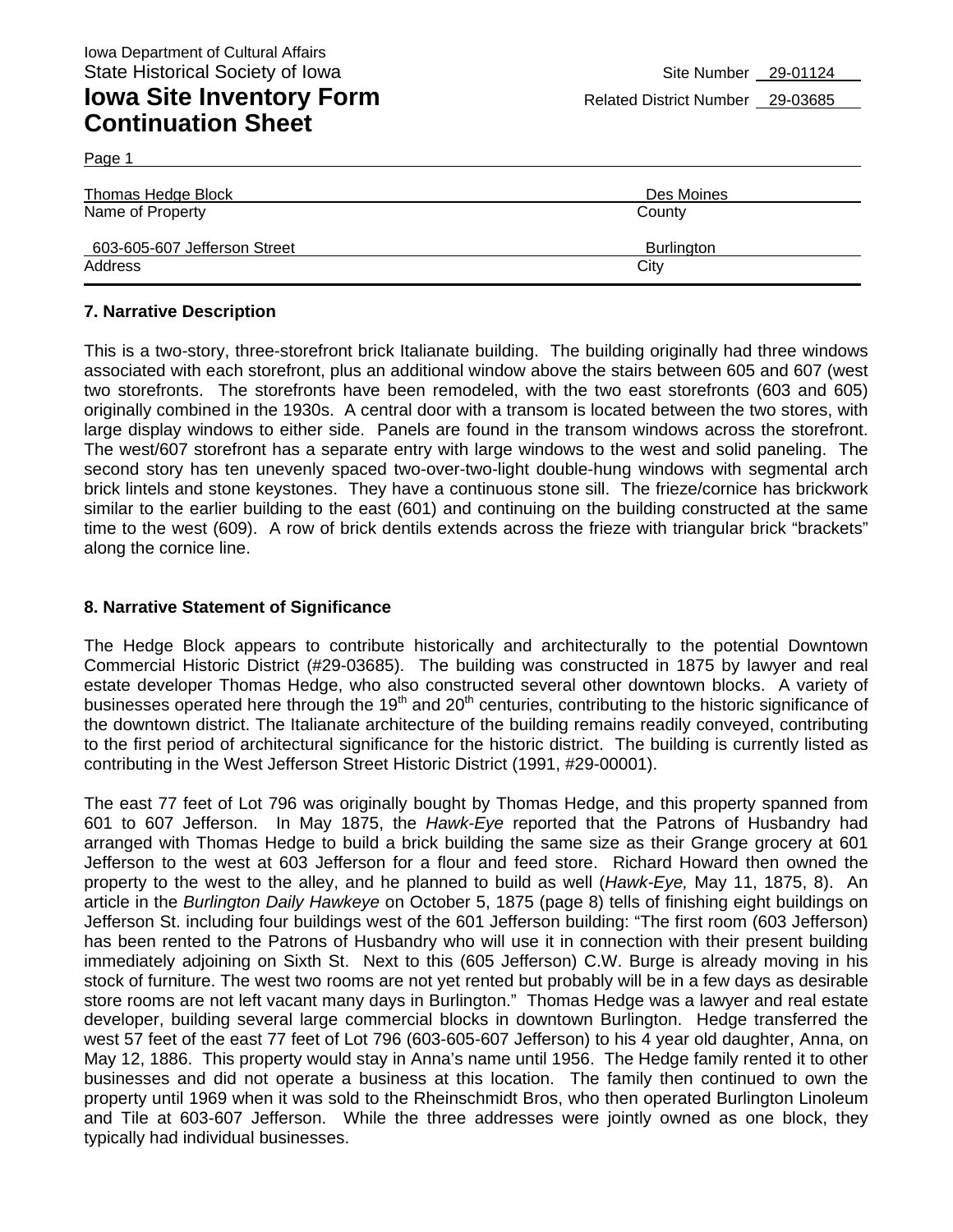Page 2

| Thomas Hedge Block           | Des Moines        |
|------------------------------|-------------------|
| Name of Property             | County            |
| 603-605-607 Jefferson Street | <b>Burlington</b> |
| Address                      | City              |

The 603 Jefferson Street address was originally built by Thomas Hedge to provide flour and feed store space for the Grange operation, which sold groceries at 601 Jefferson. William Ihrer moved into 601 Jefferson in 1878, and he later ran the flour and feed store at 603 Jefferson as well. Houseworth & Aver ran the store at 603 Jefferson in 1878 (ad for teas – February 12, 1878), and William Turner is listed as operating a feed and flour store here in 1884. By 1886, William Ihrer operate the grocery in the adjacent building at 601 Jefferson, and he operated the feed and flour store at 603 Jefferson. He is listed in the 1890 city directory at 601 and 603 Jefferson, selling groceries as well as flour and feed. The 1892 Sanborn map continues to show groceries at 601 and flour/feed at 603. Due to his health, William Ihrer sold the grocery business to his sons, William Jr and Fred C., in 1894, and he retired to a farm in Union Township. By 1896, William Ihrer & Sons is listed as a grocery store at 601-603 Jefferson, and this business continued to be listed here until 1930. The 1912 city directory continues to list William F and Fred C as running William Ihrer & Sons grocery, with Charles A. Ihrer then added in 1916. Starting in 1916 through 1930 when the business dissolved, Charles A. Ihrer is listed as a manager. William appears to have died in the early 1920s and Fred died on November 8, 1925. Starting in 1926, only Charles A. Ihrer is listed as associated with the store, and he continues to be listed as manager in 1930.

The original tenant at 605 Jefferson Street in 1875 was the furniture store of C.W. Burge. On February 12, 1878, Rankin & Dodge advertised 300 barrels of choice apples of twelve varieties to sell to grocery dealers from 605 Jefferson St., third door west of Sixth St. Rankin & Dodge were wholesale and retail dealers and commission merchants starting as Rankin & Treat in 1852, and then Rankin & Taylor in 1857. In 1871, A.V. Dodge became partner with Mr. Rankin, and it became Rankin & Dodge. Rankin and Dodge ran an ice operation hiring 10 hands in shipping delivery, etc. and many more during the winter season. They had ice houses and commission merchants of fruit with a trade in Illinois, Iowa, Nebraska, Minnesota and South Dakota until about 1903. The 1886 Sanborn fire insurance map shows commission agents at 605 Jefferson, with a stairs to the second story between the 605 and 607 storefronts. The 1892 Sanborn map shows the same use and configuration. By 1895, this appears to have been operated as their office primarily, with storage of products at another location. They are listed on the second story at 605 ½ Jefferson from 1896 to 1902. The first story was then occupied by Burlington Flora Company and the Gorman-Rogers Produce Co. per the 1896 city directory. Dr. J. L. McKee's office was also listed on the second story, and Dr. McKee lived next door at 607 ½ Jefferson St. Albert Boeck's meat market was first listed at 605 Jefferson in the 1900-01 city directory. He continued to operate a meat market here until 1928. His obituary notes that he worked for his father George Boeck in the family meat packing business for many years and then opened a retail meat market next to Ihrer Groceries. In 1930, Andrew Hoffman is listed as running the meat market at 605 Jefferson St.

The Nifti-Thrift Store moved diagonally across from 522 Jefferson to a combined storefront at 603-605 Jefferson around 1936. The self-serve grocery store had first opened at 522 Jefferson in 1918. With the success of the store, the Stiles Brothers (Edward and Thomas) opened several other Nifti-Thrift Store locations in Burlington and nearby cities. In addition to their location at 522 Jefferson, stores opened at 207 N. Main and 1703 Osborn by 1926 and at 1121 Summer, 840 S. Starr Ave, and 113 Broadway (West Burlington) by 1935. The Nifti-Thrift Store operated at 603-605 Jefferson through the 1951 city directory. These storefronts then remained combined, with Marshall Auto Stores listed here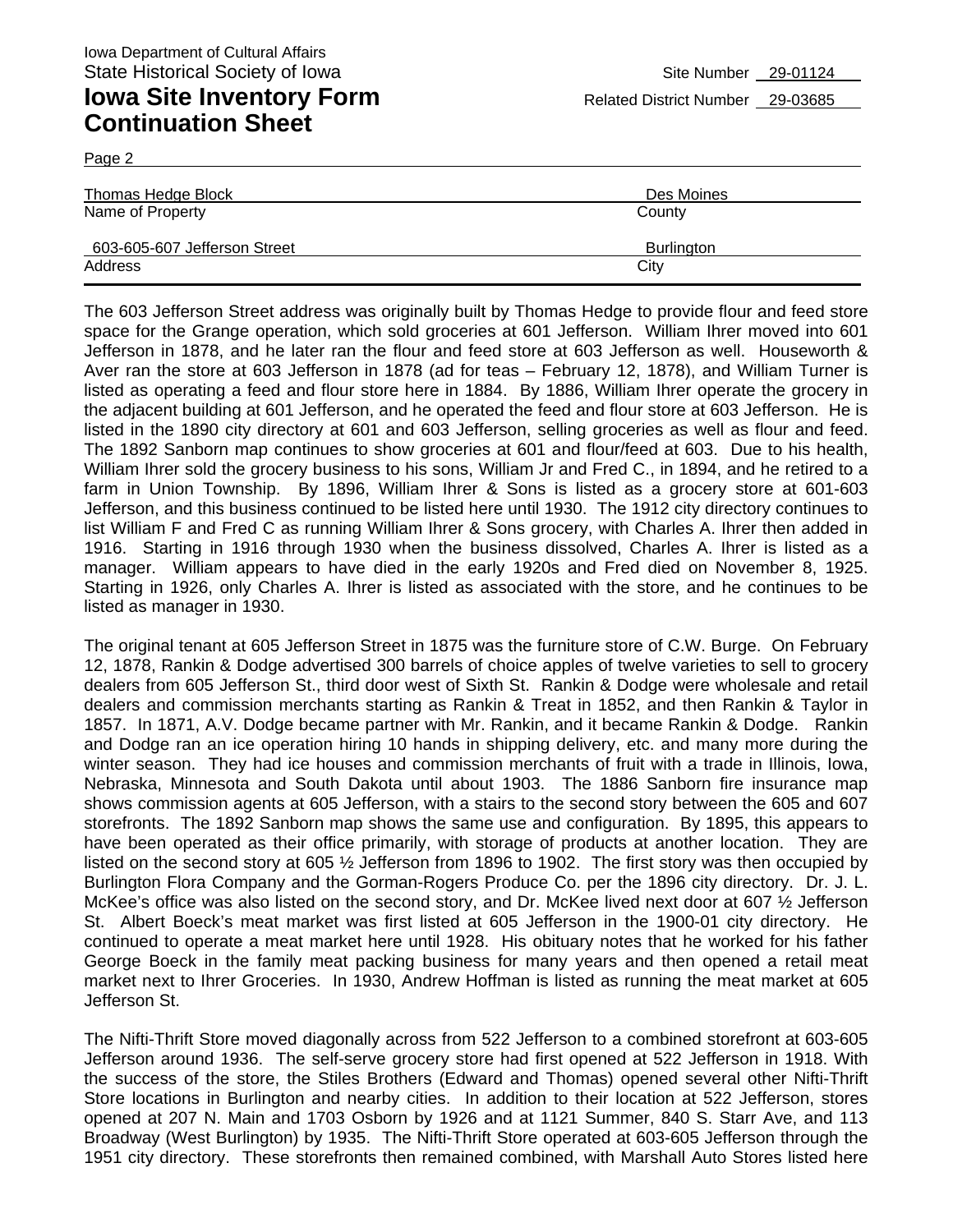Page 3

| County             |
|--------------------|
| Burlington<br>City |
|                    |

in 1955 and 1957. 603 and 605 Jefferson were then vacant in 1960. By 1963 the Rheinschmidt brothers, Paul W., Emil H. and Albert J., moved their business, Burlington Linoleum & Tile Co., from 607 Jefferson St into the 603-605 Jefferson St., and they stayed there until 2002.

The original tenant of 607 Jefferson Street was not identified. J. L. McKee M.D., eclectic physician and surgeon, advertised his office at 607 Jefferson St in the *Hawk-Eye* on March 4, 1876 (page 4), perhaps actually located on the second story. M. Albert, successor of Van Orman & Co., advertised a remodeled, first class, Steam Dye Works and Merchant Tailor Shop at 607 Jefferson on April 11, 1879 (page 8). J.W. Patterson opened his grocery store here by October 1883, advertising fancy groceries, fruits, and vegetables (*Hawk-Eye,* October 11, 1883, 8). B. Sutter's Book Store, featuring universal patterns and fashion books of all kinds, was advertised at 607 Jefferson on August 5, 1888 (page 3). According to the city directories, Boniface Sutter had a book store with a residence above it at 607 Jefferson from about 1886 until about 1905 when he moved to the Dunn Hotel on Main Street near Division. In 1892, along with B. Sutters book store, A. Warth also operated a fancy grocery at 607 Jefferson while living at 601 Jefferson. The 1892 Sanborn shows books as the use at 607 Jefferson. In 1896-97, Dr. J. L. McKee lived on the second story along with the Sutters while operating an office next door above 605 Jefferson St. The 1907 city directory list Thomas Nichols here, selling hardware, stoves, furnaces, and tinware. Various shoemakers are then listed at 607 Jefferson from 1912 to 1942: Otto Waldman (1912), G Jegerman & A. Lietman (1916), St. Louis Shoe Repairing (John Lazio) (1920), Joseph Chiaramonte (1924, 1926, 1928, 1930, 1935), and Herman Reuben (1937, 1940, 1942). From 1916 until 1930, Mary Pflaum, widow of G.H., operated a hairdresser supply business and lived above 607 Jefferson St. After 1937 there is no one listed as living upstairs at 607 ½ Jefferson St. In 1945, Edward Miller was listed selling furniture at 607 Jefferson St. By 1947, Lloyd Johnson sold and serviced home and auto radios here. The 1951 and 1955 city directories then list Clarence Stumpf operating Stumpf Electric Shop here. By 1957, the Rheinschmidt Brothers had opened Burlington Linoleum and Tile at 607 Jefferson St. and remained there until 1964 when they moved next door to 603 and 605 Jefferson St. Beneficial Financial Company of Des Moines County is then listed here in 1965 and remained here until 1981.

In 2013, "Curly Inn," a tanning salon, day spa and boutique, is operating in 603, 605 and 607 Jefferson Street.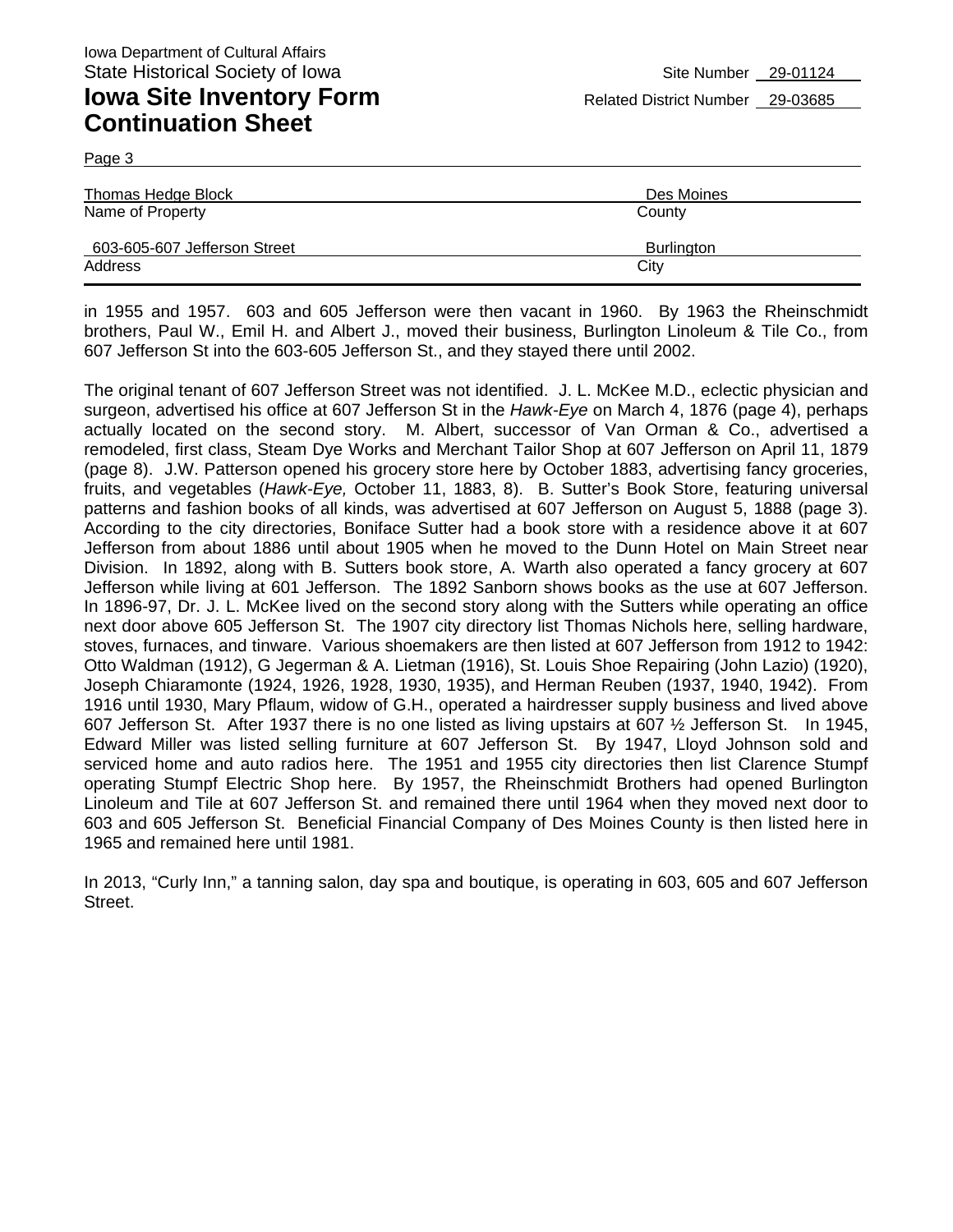Page 4

| Thomas Hedge Block           | Des Moines |
|------------------------------|------------|
| Name of Property             | County     |
| 603-605-607 Jefferson Street | Burlington |
| Address                      | City       |

#### **9. Major Bibliographical References**

Antrobus, A.T. *History of Des Moines County Iowa and Its People.* Chicago, IL: S.J. Clarke Publishing Company, 1915.

Brower, Steven. *West Jefferson Street Historic District.* National Register of Historic Places nomination form. On file at State Historic Preservation Office, Des Moines, IA. Listed on April 9, 1991.

*Biographical Review of Des Moines County, Iowa.* Chicago: Hobart Publishing Company, 1905.

City Directories, Burlington, Iowa, various dates. On microfiche at the Burlington Public Library

Deed records, per transfer books at Des Moines County Auditor's Office.

Downtown Partners, Inc., a Division of the Greater Burlington Partnership, Burlington, Iowa. Collection of scanned historic photographs of downtown Burlington.

Newspapers, various titles and editions. Particular special editions utilized: *Burlington Evening Gazette,* March 24, 1906 *Daily Hawk-Eye Gazette,* September 2, 1938 *Burlington Hawk-Eye Gazette,* August 4, 1942 *Burlington Hawk-Eye,* July 10, 1962 *Burlington Hawk-Eye,* July 4, 1976

*Perspective Map of the City of Burlington, IA.* Milwaukee, WI: American Publishing Co., 1889.

*Portrait and Biographical Album of Des Moines County, Iowa.* Chicago: Acme Publishing Company, 1888.

Sanborn Map Company. "Burlington, Iowa," Fire Insurance Maps. New York: Sanborn Map Company, 1886, 1892, 1900, 1931, 1952.

Smith, Claudia, and Marie Landon. 1976 survey of sites in Burlington. Iowa Site Inventory forms prepared on file at State Historic Preservation Office, Des Moines, IA.

Vertical files. Files on business/industry as well as individual businesses. Burlington Public Library, Burlington, Iowa.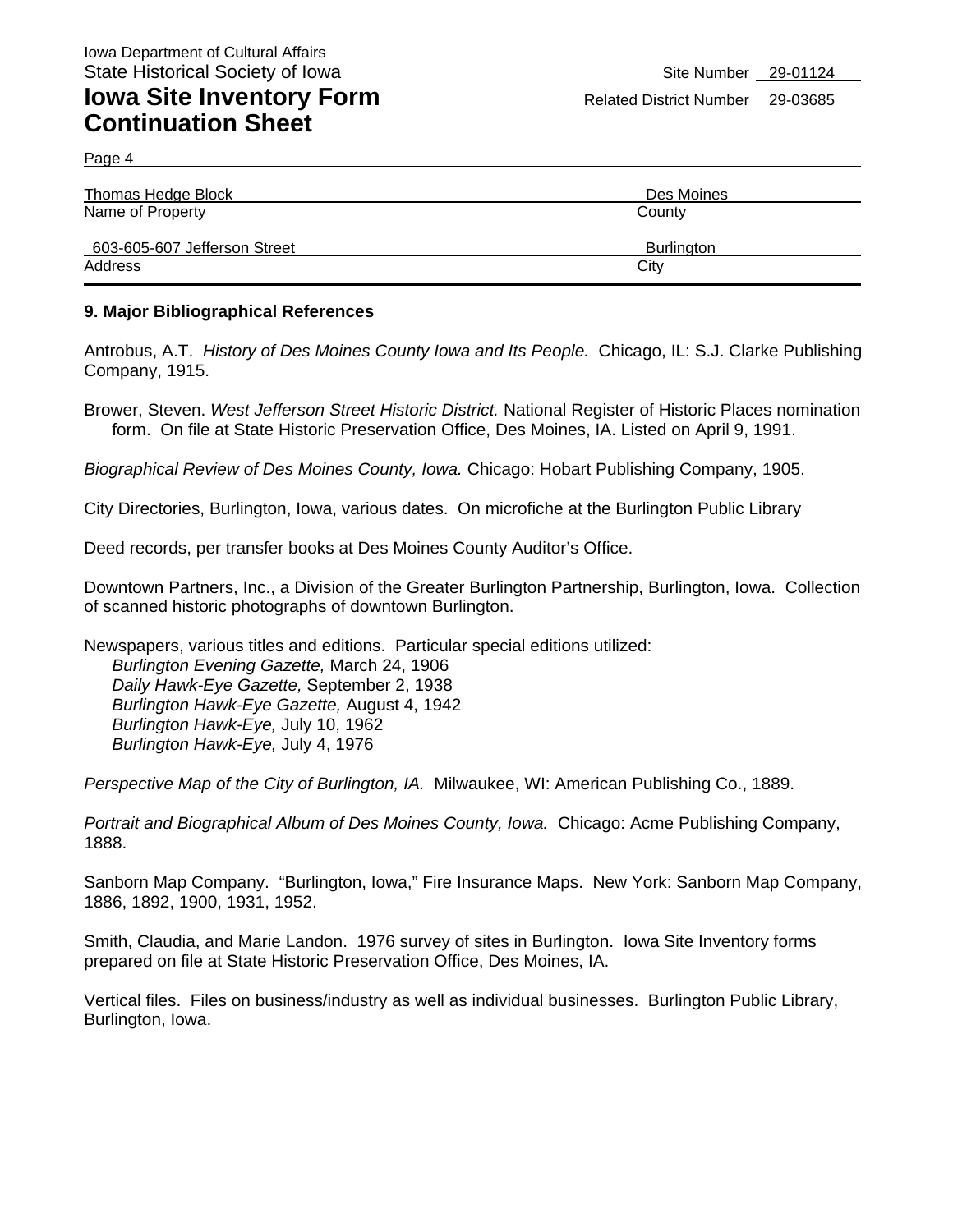Page 5

| <b>Thomas Hedge Block</b>    | Des Moines |
|------------------------------|------------|
| Name of Property             | County     |
| 603-605-607 Jefferson Street | Burlington |
| Address                      | City       |

#### **Location map**



*Base aerial photography by Aerial Services Inc for Des Moines County GIS Commission, March 2010.*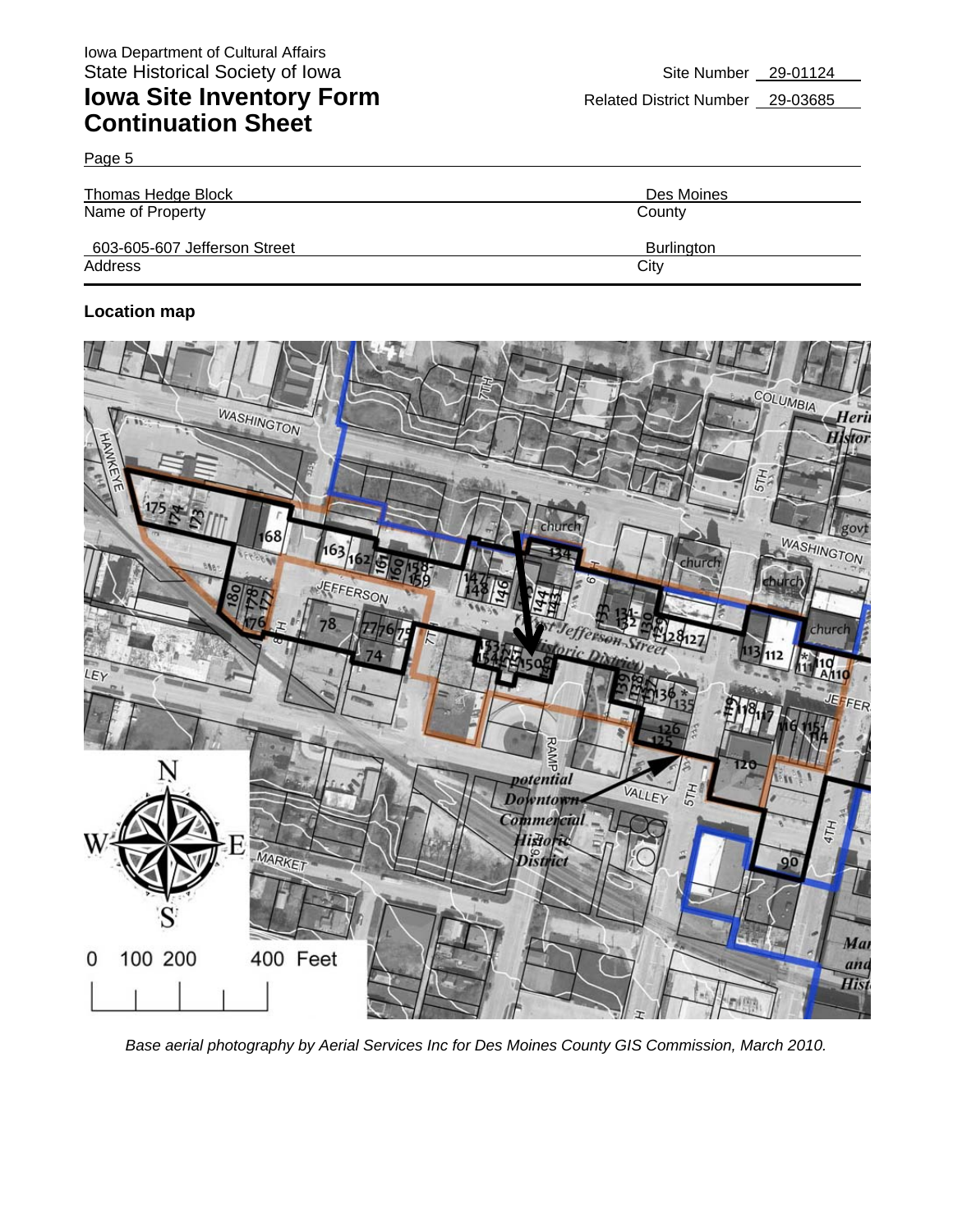Page 6

## **Iowa Site Inventory Form** Related District Number 29-03685 **Continuation Sheet**

| Thomas Hedge Block           | Des Moines        |
|------------------------------|-------------------|
| Name of Property             | County            |
| 603-605-607 Jefferson Street | <b>Burlington</b> |
| Address                      | City              |

#### **Building plan (from assessor's website)**

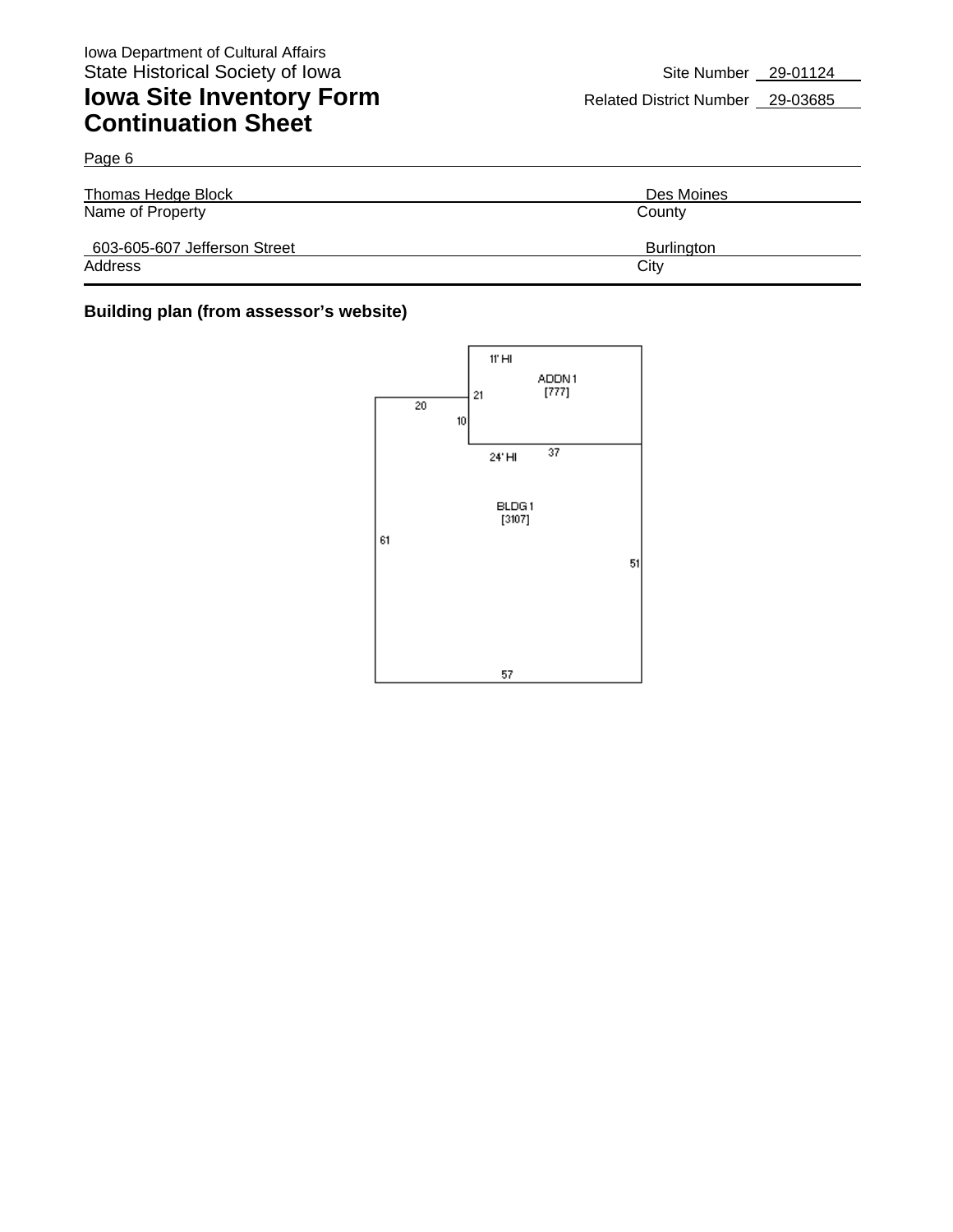Page 7

| Thomas Hedge Block           | Des Moines |
|------------------------------|------------|
| Name of Property             | County     |
| 603-605-607 Jefferson Street | Burlington |
| Address                      | City       |

#### **Historic images**



**South side of 500 block of Jefferson in 1977 (Downtown Partners)**